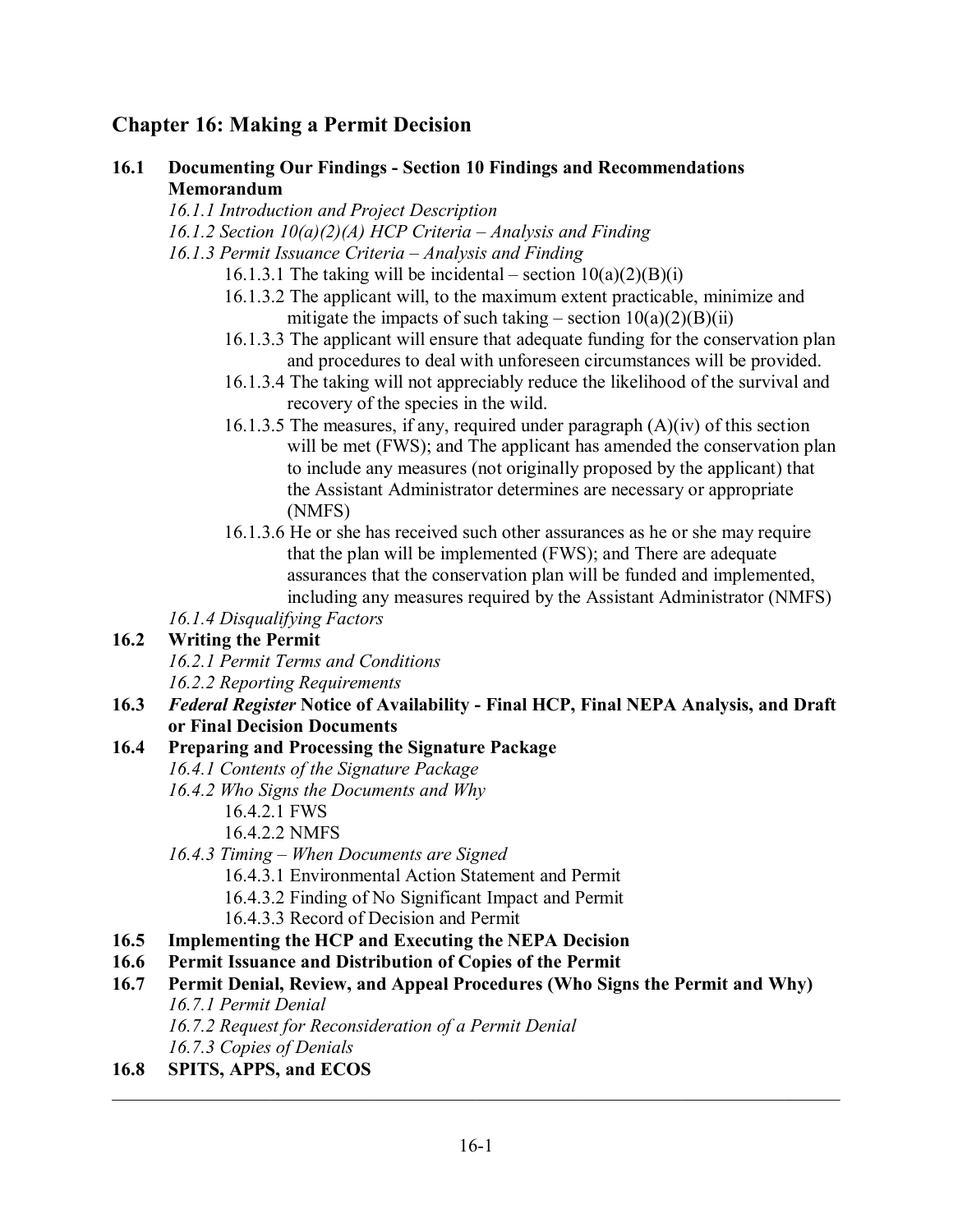#### **16.1 Documenting our Findings - Section 10 Findings and Recommendations Memorandum**

The findings and recommendations memorandum (also known as the "set of findings" or "findings") documents the Services' conclusions on permit issuance in response to an application and Habitat Conservation Plan (HCP). Although it is not a statutory requirement, it is a key component of the administrative record demonstrating that the HCP satisfies statutory and regulatory requirements, including section 10(a)(2)(B) issuance criteria and responses to public comments received (if any). It should also include a recommendation from the appropriate official on whether to issue or deny the permit.

Do not confuse the set of findings with a National Environmental Policy Act (NEPA) finding of no significant impact (FONSI) or record of decision (ROD). They address different decisions. However, they also contain much of the same background information. To streamline the HCP process by reducing duplication and paperwork, you can add the NEPA decision document to the set of findings (40 CFR 1506.4) (see Combined Findings and Recommendations and NEPA Decision Document in the [HCP Handbook Toolbox.](https://www.fws.gov/endangered/what-we-do/hcp-handbook-toolbox.html)

# *16.1.1 Introduction and Project Description*

The introduction to the set of findings provides litigation references to the authority under which we may issue an incidental take permit. It provides a very brief description of covered activities, the location of covered activities, covered species, and anticipated take. It also incorporates the HCP by reference.

This is an appropriate place to provide any other relevant project history that affected our review of the HCP.

If there is a lot of controversy and a high likelihood of litigation challenges, this section may be written as a guide to the administrative record to explain the purpose and function of all the other documents. Since this is not common practice, seek advice from the Regional HCP Coordinator before writing the set of findings this way.

# *16.1.2 Section 10(a)(2)(A) HCP Criteria – Analysis and Findings*

Although the HCP was certified as complete prior to public notice, it is helpful to formally document that the HCP addresses each of the required elements of section  $10(a)(2)(A)$ :

i. *The impact to result from such taking*: As noted in Chapter 14, the impact of the taking is not merely a quantification of take. This section of the findings should summarize the amount of take anticipated for each species covered in the HCP and then describe the expected impacts from such taking (i.e., the results). If the HCP uses impacts to habitat as a surrogate for take, use that common currency for this description.

ii. The steps taken to minimize and mitigate such impacts, and the funding that will be available to implement them: Summarize the proposed measures to minimize and mitigate for unavoidable take resulting from the impacts of implementing the HCP. Briefly discuss the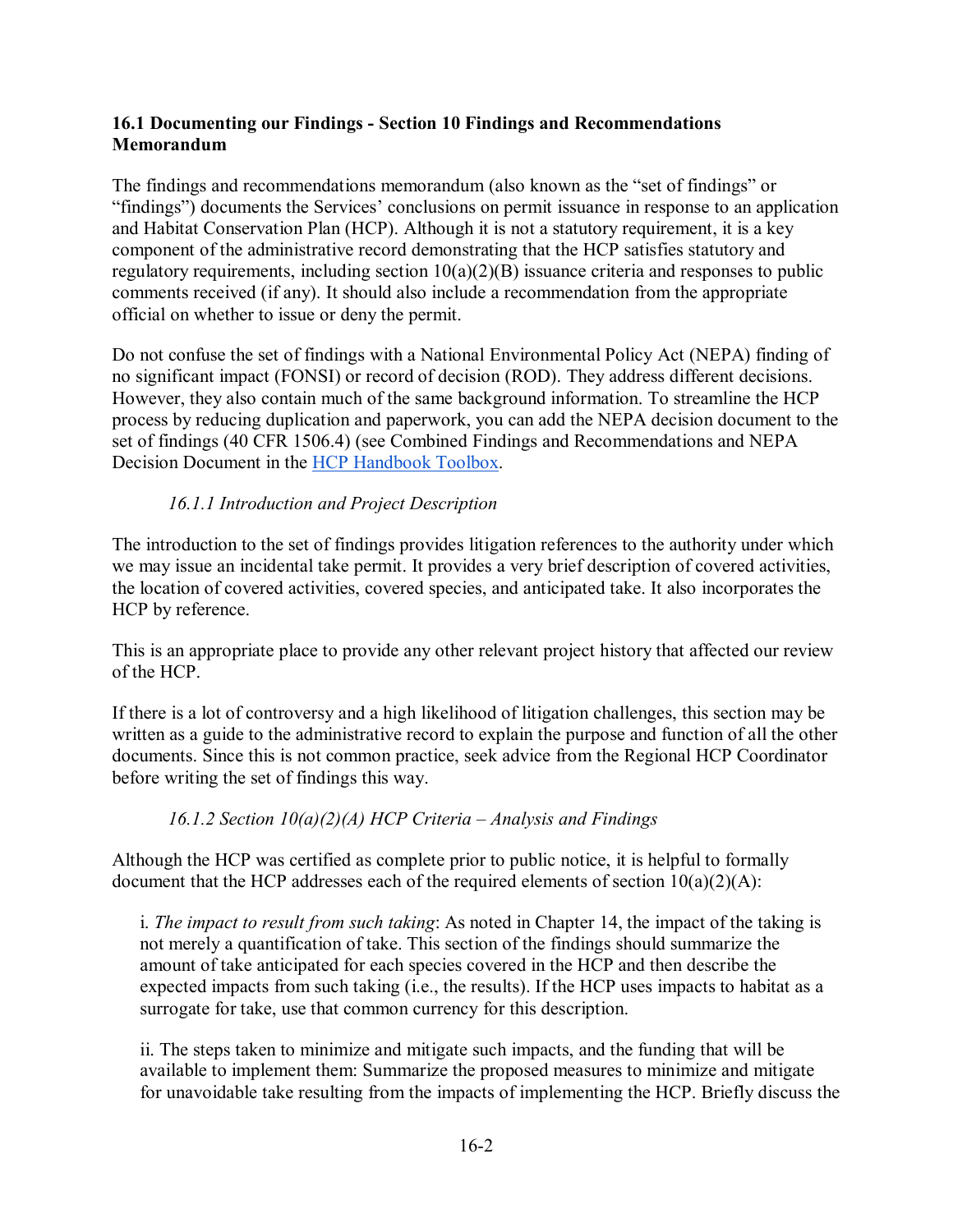sources of funding for the minimization, mitigation, and implementation of the HCP, including adaptive management and changed circumstances.

iii. Alternative actions to the taking considered by the applicant and reasons why such alternatives are not being used: Briefly summarize any alternatives the applicant considered and that are described in the HCP, with reasons those alternatives were rejected by the applicant. The alternatives to the taking (e.g., not doing the project doesn't meet the applicant's needs and doesn't provide benefits to the species) are not the same as the NEPA alternatives. These alternatives are described, not analyzed.

iv. Other measures the Secretary may require as being necessary or appropriate for purposes of the plan: Describe any additional measures we determined are necessary (e.g., requiring that the HCP be fully implemented).

Alternatively, you may insert a paragraph at the end of the project description stating that the applicant submitted an HCP that meets the requirements of section  $10(a)(2)(A)$ .

# *16.1.3 Permit Issuance Criteria – Analysis and Findings*

Section  $10(a)(2)(B)$  (see issuance criteria in the [HCP Handbook Toolbox](https://www.fws.gov/endangered/what-we-do/hcp-handbook-toolbox.html#Ch16) of the Endangered Species Act (ESA) requires the following criteria to be met before the Services may issue an incidental take permit. If these criteria are met, and there are no disqualifying factors, we must issue the incidental take permit (ESA section  $10(a)(2)(B)(v)$ ). The results of our analysis must be thoroughly presented in the findings and recommendations document.

> 16.1.3.1 The taking will be incidental – ESA section  $10(a)(2)(B)(i)$ ; 50 CFR  $17.22(b)(2)(i)(A)/17.32(b)(2)(i)(A);$  50 CFR 222.307(c)(2)(i)

Per 50 CFR 17.3, incidental taking means any taking otherwise prohibited, if such taking is incidental to, and not the purpose of, carrying out an otherwise lawful activity. For example, take of a covered species resulting from use of heavy equipment during home construction that is in compliance with all other applicable Federal, State, or local laws generally would be considered incidental to an otherwise lawful activity and could be authorized by an incidental take permit. Although compliance with those other laws is the applicant's responsibility, we must be able to reasonably assume that their activities are otherwise lawful. Conversely, deliberately shooting or wounding a listed species because it is disrupting a landowner's business is not incidental take and does not qualify for an incidental take permit because: (1) it is deliberate, not incidental; and (2) it is not an otherwise lawful activity.

Briefly describe the proposed activity(ies) and document that the covered activities are lawful and proposed take is incidental to those activities.

> 16.1.3.2 The applicant will, to the maximum extent practicable, minimize and mitigate the impacts of such taking – ESA section  $10(a)(2)(B)(ii)$ ; 50 CFR 17.22(b)(2)(i)(B)/17.32(b)(2)(i)(B); 50 CFR 222.307(c)(2)(ii)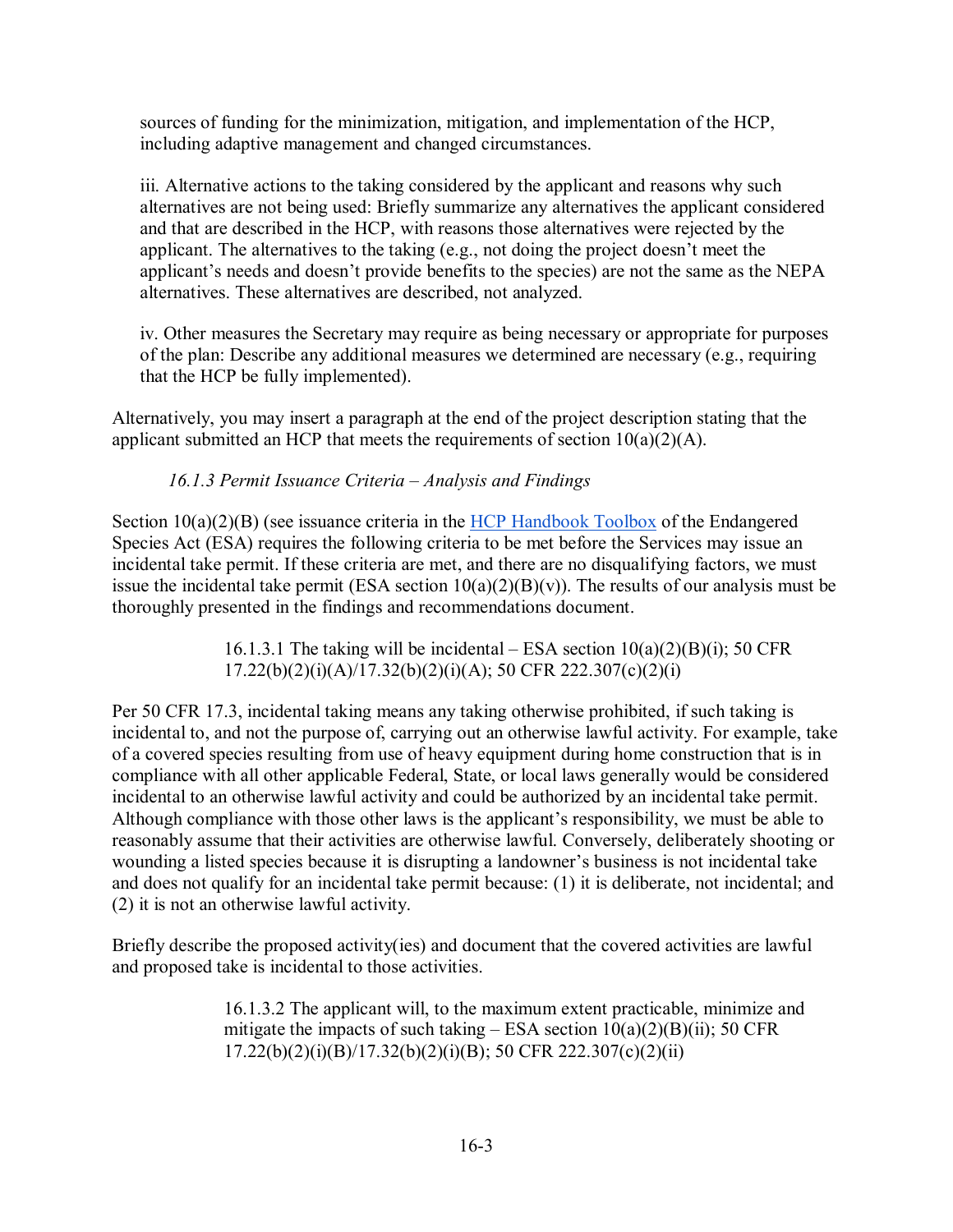While the applicant is responsible for determining what type and amount of minimization and mitigation to include in their HCP, we are responsible for determining whether or not the proposed minimization and mitigation satisfies this statutory issuance criterion.

The Services cannot issue permits based on alternative versions of the HCP that the applicant did not propose. For example, some have argued that if a project proponent who plans to develop a 100-home subdivision could practicably reduce the subdivision to 10 homes based on financial viability, the Services could only issue an incidental take permit for the 10-home subdivision according to the practicability standard. This argument ignores that the level of mitigation required is, in the first instance, directly dependent on the take anticipated to result from the proposed covered activities. Where we conclude that the plan does not fully offset the impacts of the taking, we would certainly attempt to get the project proponent to avoid or minimize take where possible, reduce the number of homes, and reconfigure the design to further reduce impacts. However, even if the developer agrees to reduce the number of homes and reconfigure several of the lots to further reduce impacts, the ESA still requires an evaluation of any remaining biological impacts. We should identify what minimization and mitigation is required to fully offset the biological impacts of the taking, and then evaluate whether the conservation measures the applicant has proposed are either fully commensurate with the level of impacts, or if not, whether they minimize and mitigate those impacts to the maximum extent practicable.

Note that differing interpretations of the minimization and mitigation to the maximum extent practicable standard often result in confusion and can become a source of delay during the development of the conservation program in an HCP. Some have interpreted the statute to mean that the applicant must minimize the impacts of take to the maximum extent practicable first and then second mitigate the remaining impacts to the maximum extent practicable. The 2016 Union Neighbor's decision [Union Neighbors United, Inc. v. Jewell, 831 F.3d 564 (D.C. Cir. 2016)] held that the "sequential" interpretation is not required by the statute and affirmed the Services' interpretation that the phrase "minimize and mitigate" should be considered jointly, rather than as independent findings. This decision supports the Services' interpretation as originally provided for in the 1996 HCP handbook. Regardless of the approach, our responsibility is to ensure that the types and amounts of minimization and mitigation in an HCP produce a reasonable biological outcome for the covered species. See Chapter 9.5 for a full discussion on maximum extent practicable.

> 16.1.3.3 The applicant will ensure that adequate funding for the conservation plan and procedures to deal with unforeseen circumstances will be provided - ESA section 10(a)(2)(B)(iii); 50 CFR 17.22(b)(2)(i)(C)/17.32(b)(2)(i)(C); 50 CFR  $222.307(c)(2)(v)$ .

To demonstrate adequate funding the applicant should identify the costs necessary to implement all components of the conservation program, including minimization and mitigation measures, adaptive management and monitoring plans, maintenance of conservation easement lands, and measures to address changed circumstances. They must also identify the funding mechanisms that they will use to ensure payment of those costs. The applicant must identify the specific financial/legal documents (e.g., letters of credit, corporate guarantees, performance bonds, nonwasting endowments, endowment for management, etc.) that they will use to ensure that funding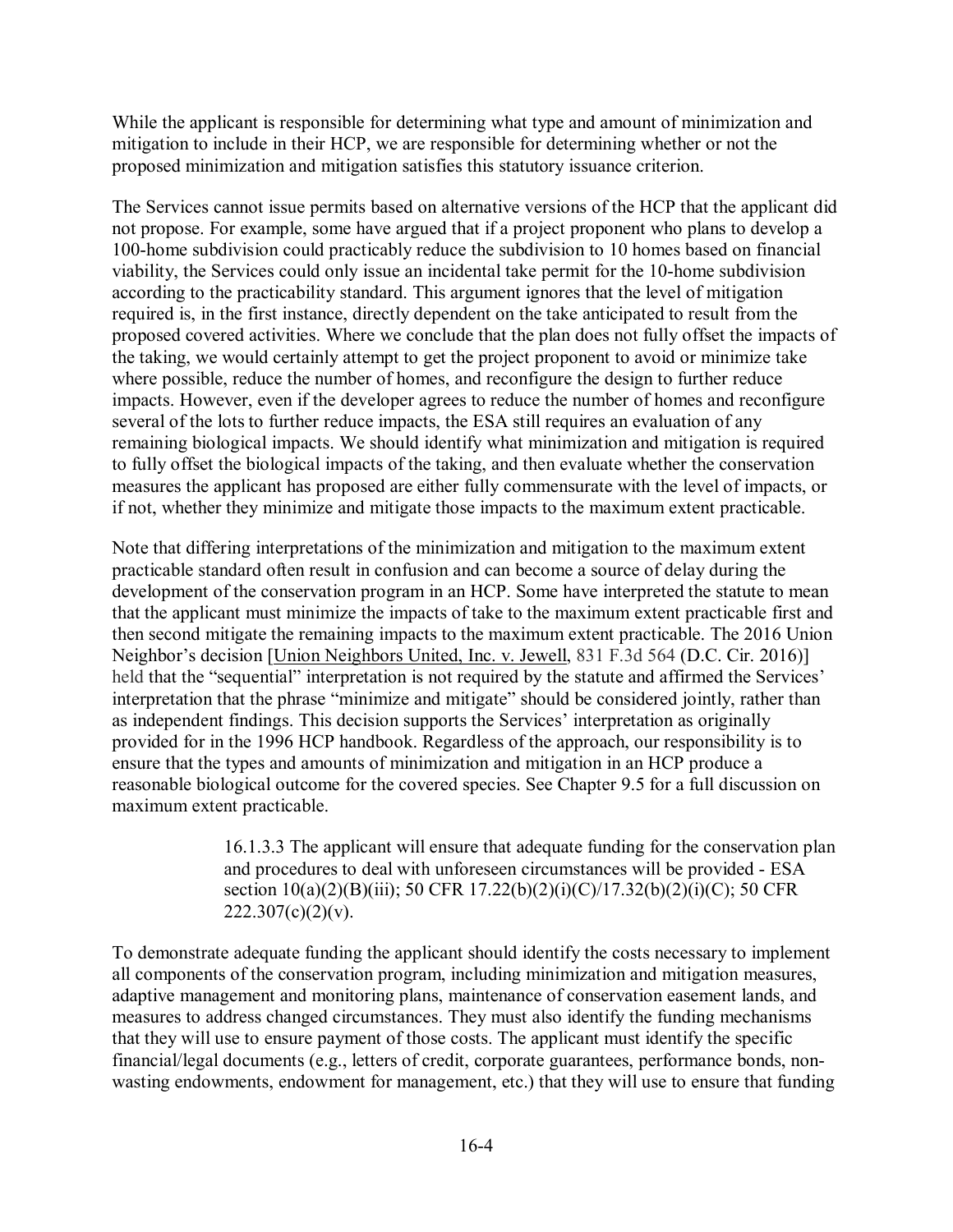will be available in appropriate amounts at appropriate times throughout the life of the permit and into perpetuity. See Chapter 11 for more specific information regarding funding.

The applicant must provide sufficient documentation so we can reasonably conclude that the conservation plan will be fully implemented. We should also make it clear to the applicant that once the permit is issued, it is the permittee's responsibility to implement the plan, including providing the funds necessary for implementation. The HCP and permit (and implementing agreement, if there is one) should contain a clear commitment on the part of the applicant to fund the plan even if the estimates included in the applicant's budget prove to be inaccurate. An underestimate of funds needed is not a valid reason to not fully implement the HCP and permit. For instance, instead of the HCP and permit stating that "the applicant agrees to provide \$100K to protect 10 acres of habitat for covered species" it should state that "the applicant agrees to provide 10 acres of habitat...".

No Surprises assurances only apply to an HCP that is being properly implemented. If the HCP is not being properly implemented due to funding lapses, the No Surprises assurances no longer apply.

**Helpful Hint: Check the changed circumstances for reduced funding availability. If it is part of the changed circumstances, it must either be removed or clearly stated that No Surprises will not be in effect if full funding is not provided. We can also state that the permit coverage may lapse during any period that full funding is not provided.**

> 16.1.3.4 The taking will not appreciably reduce the likelihood of the survival and recovery of the species in the wild - ESA section  $10(a)(2)(B)(iv)$ ; 50 CFR 17.22(b)(2)(i)(D) /17.32(b)(2)(i)(D); 50 CFR 222.307(c)(2)(iii); 50 CFR  $222.307(c)(2)(iii)$

Include the following template language in every set of findings:

"This criterion incorporates the ESA Section 7 jeopardy standard, which is defined at 50 CFR 402.02: "Jeopardize the continued existence of means to engage in an action that reasonably would be expected, directly or indirectly, to reduce appreciably the likelihood of both the survival and recovery of a listed species in the wild by reducing the reproduction, numbers, or distribution of that species." In accordance with section 7 of the ESA, the Service(s) prepared an intra-agency biological opinion to evaluate whether the taking associated with the HCP would jeopardize the continued existence of any covered species. In the biological opinion, which we have attached and incorporated into this document by reference, the Service(s) concluded that the proposed incidental take of the (name covered species) is not likely to jeopardize the continued existence of this/these species."

**Helpful Hint: While the criterion states "the species" in reference to the covered species, it applies to all listed species in the plan area. If implementing the HCP would jeopardize any listed species (including plants) or adversely modify critical habitat, we cannot issue the permit**.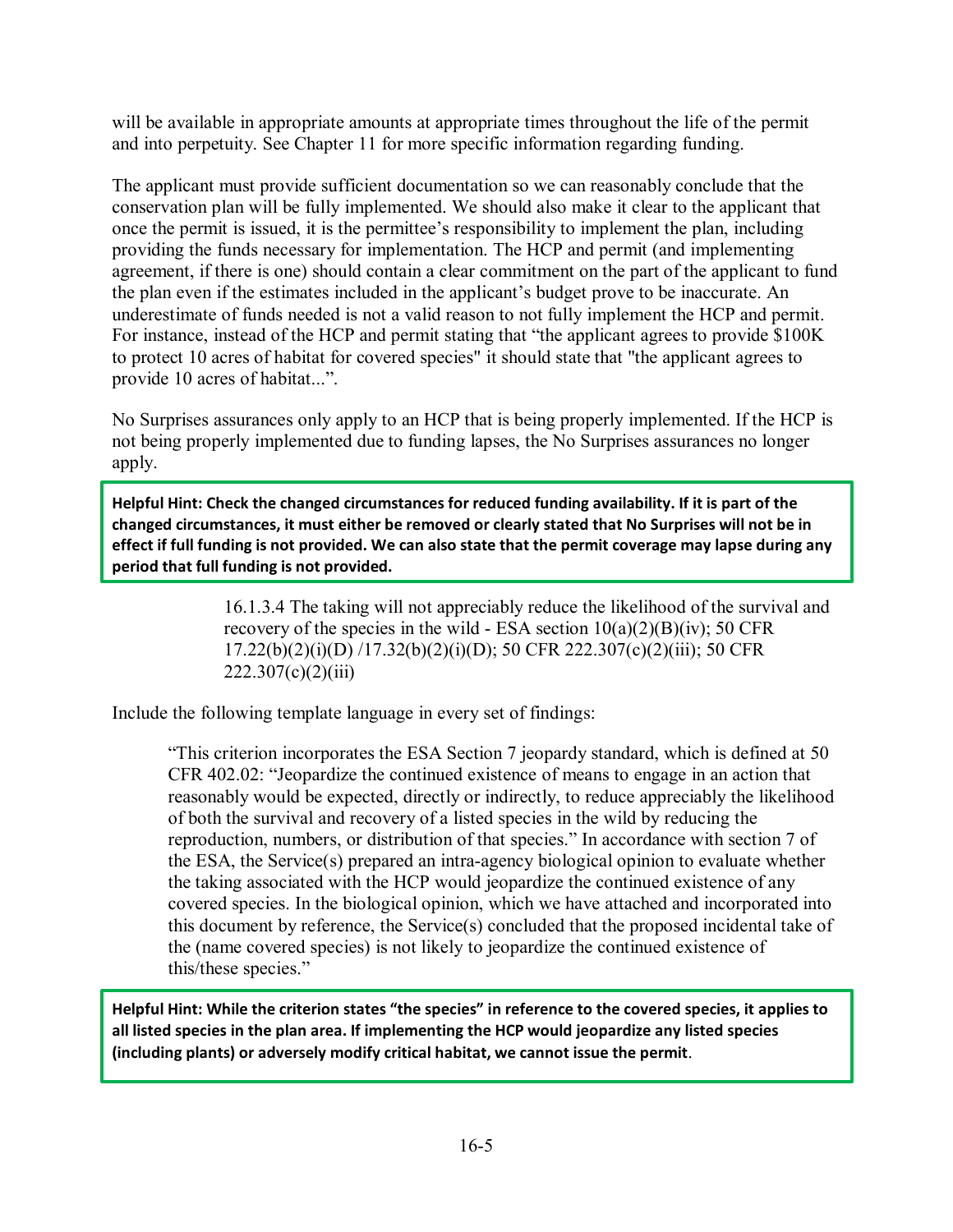$16.1.3.5$  (FWS) The measures, if any, required under subparagraph  $(B)(1)(iii)(D)$ will be met  $(50 \text{ CFR } 17.22(b)(2)(i)(E)/17.32(b)(2)(i)(E))$  and (NMFS) the applicant has amended the conservation plan to include any measures (not originally proposed by the applicant) that the Assistant Administrator determines are necessary or appropriate  $(50 \text{ CFR } 222.307(c)(2)(iv))$ 

This section refers to the requirement that the HCP application include "other measures such that the Director may require as being necessary or appropriate for purposes of the plan."

Other measures may still be deemed "necessary or appropriate" in addition to the issuance criteria above so that the applicant can assure full implementation of the HCP's conservation plan, monitoring, etc., or to meet the Services' other legal obligations. These obligations include such things as avoiding jeopardy of listed plant species, destruction or adverse modification of designated critical habitat, jeopardy or take of listed wildlife species not covered by the HCP or incidental take permit, and avoiding take of migratory birds or eagles, or Marine Mammal Protection Act (MMPA) concerns. Discuss these issues with the Regional HCP Coordinator.

> 16.1.3.6 (FWS) He or she has received such other assurances as he or she may require that the plan will be implemented  $(50 \text{ CFR } 17.22(b)(2)(i)(E))$  $(17.32(b)(2)(i)(E))$  and (NMFS) There are adequate assurances that the conservation plan will be funded and implemented, including any measures required by the Assistant Administrator (50 CFR 222.307 $(c)(2)(v)$ )

Other assurances would be project-specific. Discuss any specific needs with the Regional HCP Coordinator. We recommend working with applicants to determine if other measures would be appropriate to complement the HCP strategy, such as developing and implementing a bird and bat conservation strategy where there is a high likelihood of significant impacts to non-listed migratory birds or bats, either in the HCP or as a stand alone agreement; providing conservation measures for an unlisted species not covered in the HCP; or contributing funds for research above and beyond that needed for the HCP's adaptive management program.

#### *16.1.4 Disqualifying Factors*

If the HCP meets issuance criteria and all other requirements, and the Services have no evidence that the HCP should be denied on the basis of the criteria and conditions in 50 CFR 13.21(b)-(c) (disqualifying factors), we must issue the incidental take permit. However, in some instances you may have indications (or even knowledge) of an applicant's civil penalty or criminal conviction of any statute or regulation relating to the activity for which the application is filed, that could be considered evidence of a lack of responsibility. If the applicant didn't provide all required information or is found to have lied about information in the permit application, failed to demonstrate a valid reason for having a permit, or is not qualified to have a permit, we would deny the application. Regulations allow us to use such knowledge for further inquiry or investigation. You may request that your servicing Office of Law Enforcement search their database for records of applicable violations. A conviction, or entry of a plea of guilty or nolo contendere, for a felony violation of the Lacey Act, the Migratory Bird Treaty Act, or the Bald and Golden Eagle Protection Act disqualifies an applicant from receiving or exercising the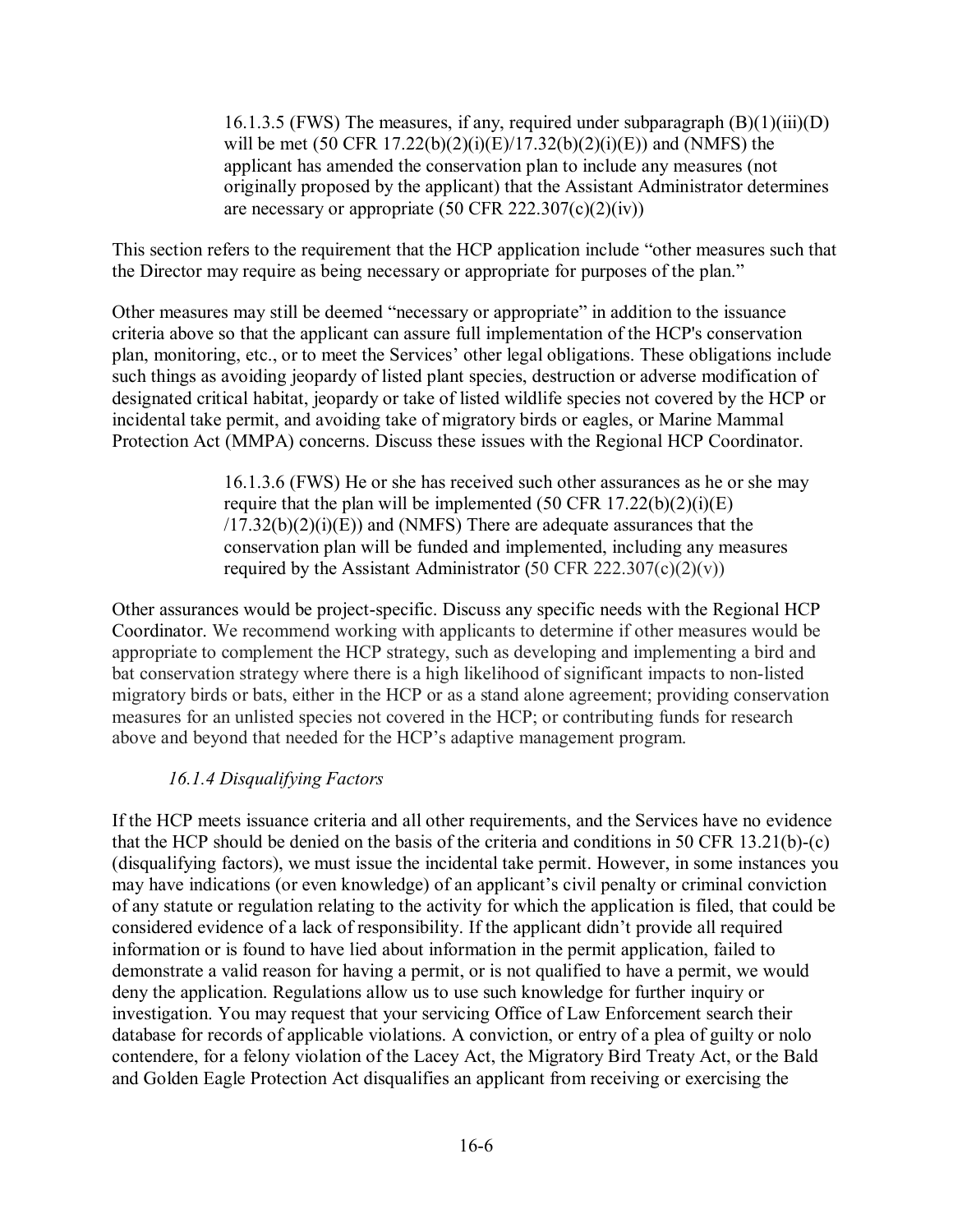privileges of a permit. Be sure to do due diligence (see the [HCP Handbook Toolbox](https://www.fws.gov/endangered/what-we-do/hcp-handbook-toolbox.html#Ch16) ). It is much easier to deny a permit for cause than revoke an issued permit for the same reason.

If an applicant has violated statutes or regulations relating to the activity for which the application is filed that do not rise to the level of a felony, and those violations are remedied (e.g., violation for killing birds in an oil pit, but the oil pit was covered and required restitution was made), that may not be grounds for denying a permit. However, if the applicant has been assessed a civil penalty or convicted of any criminal provision of any statute or regulation relating to the activity for which the application is filed, it may show a lack of responsibility, which is grounds for denying a permit (50 CFR 13.21(b)(1)). Another example might be that of an applicant who has been convicted of savings and loan fraud, but has made restitution. The felony (it's not related to the permit application) wouldn't provide cause for permit denial, but if the applicant didn't make restitution, that might show a lack of responsibility.

If there are no disqualifying factors you may use the following template language:

"The Service has no evidence the incidental take permit application should be denied on the basis of criteria and conditions set forth in 50 CFR 15.21(b)-(c)."

Note that applications for renewed permits or amendments to active permits have a record of compliance to consider when making the permit decision.

# **16.2 Writing the Permit**

The permit is the controlling document in the HCP package. There are very specific requirements for a valid permit:

The incidental take permit, together with its attached (or included) terms and conditions, must clearly identify the scope and extent of the authorized taking. The face of the permit has specific blocks for some of this information. Additional, clarifying information can be inserted into the terms and conditions section of the permit. If you use attachments, they should be uploaded into the Services Permit Issuance and Tracking System (SPITS) or Authorizations and Permits for Protected Species (APPS) so all parts of the permit are together and readily available to the Services and law enforcement.

Following are the main categories of information that are needed on the face of the permit:

Permittee. Name, address, and telephone number of the permittee goes on the face of the permit in block 1. You may include an email address. Additional information may be included under the conditions section such as the affiliation of the permittee and how they directly control activities covered under the permit.

**Permit Area.** Describe the area(s) where take associated with covered activities is authorized in block 10 of the permit. Additional location details or a map may be attached to the permit.

**Dates.** Include permit signature date, effective date, and expiration date, as well as report due dates (e.g., annually on January 31).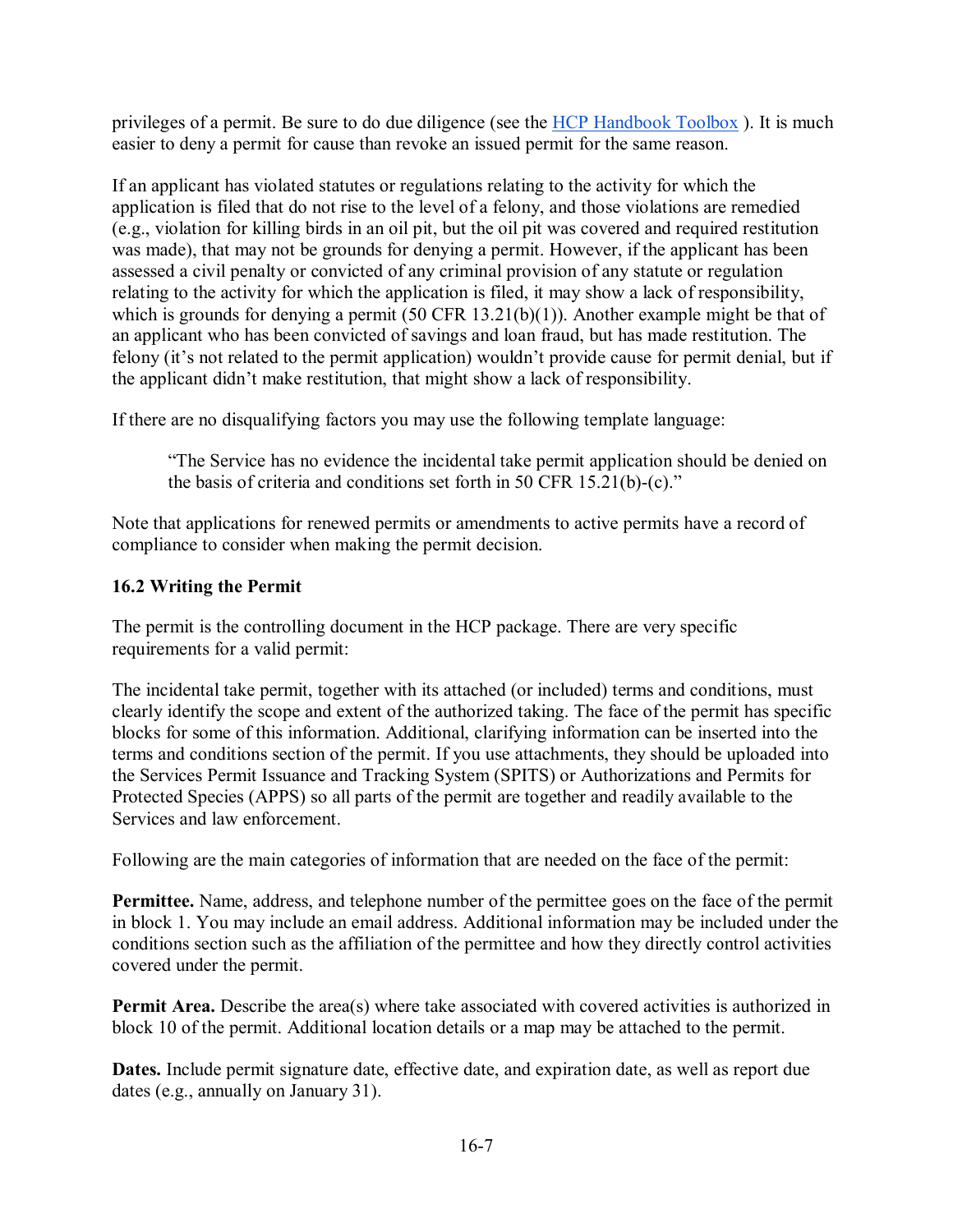**Permittee Signature Line.** The following standard condition should be on the face of the permit and requires the permittee to sign for the permit (signature must be in blue ink) with the following understanding (see example in the [HCP Handbook Toolbox\)](https://www.fws.gov/endangered/what-we-do/hcp-handbook-toolbox.html#Ch16):

"Acceptance of the permit serves as evidence that the permittee agrees to abide by all conditions stated."

The permittee must sign for the permit to acknowledge receipt and signify agreement to fully abide by and implement the permit.

#### *16.2.1 Permit Terms and Conditions*

The Services have the authority and responsibility to impose terms and conditions in the permit necessary to carry out the purposes of the HCP, including but not limited to, monitoring and reporting requirements necessary for determining whether the permittee is complying with such terms and conditions. The permit should describe all activities likely to result in take under the HCP, including those necessary for the conservation program, and the amount of take authorized for each covered species. The terms and conditions placed in the permit should be the same as, or a summary of, those described in the final HCP, with the exception of standard conditions that go into all permits. In some rare cases the Services may need to incorporate additional conditions, but that should be avoided, if possible. If we intend to include terms and conditions not proposed in the HCP, we should fully explain our intentions to the applicant—don't surprise them. Many times the applicant will add them to their HCP if approached and asked to do so.

SPITS will generate standard conditions applicable to all FWS permits. We must add all other conditions needed to clarify the scope of the project, including, but not limited to, details associated with the above categories. Alternatively, depending on Regional preference, permit terms and conditions may require full compliance with the approved HCP, including changed circumstances. Check with the Regional HCP Coordinator for your Region's policy.

Generally, FWS uses the following additional standard terms and conditions:

- Upon locating a dead, injured, or sick [covered species] or any other endangered or threatened species, the permittee must contact the Service's [insert name of field office or law enforcement office and phone number], for care and disposition instructions. Use extreme care when handling sick or injured individuals to ensure effective and proper treatment. Also take care in handling dead specimens to preserve biological materials in the best possible state for an analysis of cause of death. Along with the care of sick or injured endangered/threatened species, or preservation of biological materials from a dead specimen, the permittee is responsible for ensuring that evidence intrinsic to the specimen is not unnecessarily disturbed.
- Terms and conditions of the permit are inclusive; take resulting from any activity not specifically covered is prohibited. Please read through these conditions carefully as violations of permit terms and conditions could result in your permit being suspended or revoked. Violations of your permit terms and conditions that contribute to a violation of the Endangered Species Act (ESA) could also subject you to criminal or civil penalties.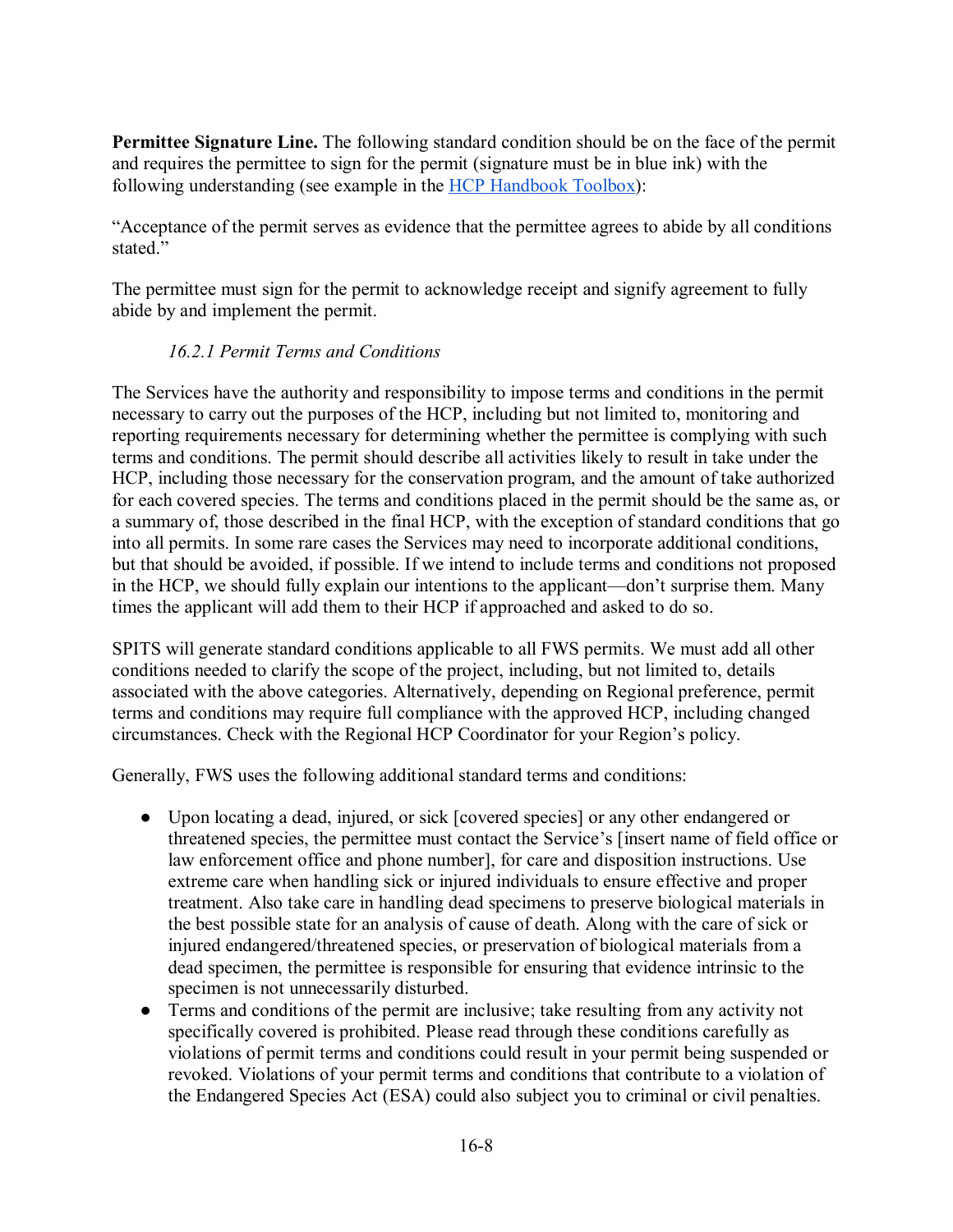● The authorization granted by this permit is subject to full and complete compliance with, and implementation of, the (name of HCP) HCP and all specific conditions in this permit. The permit terms and conditions supersede and take precedence over any inconsistent provisions in the HCP or other program documents.

**Helpful Hint: We may provide a template condition for eagle "incidental take", but we do not have a final rule to base such language on at this time. Although the current 50 CFR 22.11 language seems to eliminate the need at this point, we must remind Service HCP practitioners and permit applicants that there are additional requirements for covering eagles under an ESA permit.** 

Standard conditions in all NMFS permits include:

- permit duration;
- conditions to monitor, minimize, and mitigate impacts to listed species;
- reporting requirements;
- requirements for interactions with FWS species (usually manatees); and
- general permit conditions under 50 CFR 222.301.

There may also be other Regionally required terms and conditions for each Service. Check with the Regional HCP Coordinator for other standard terms and conditions.

For both Services, these are some things to remember when writing permit terms and conditions:

- use language a non-expert will understand.
- be very specific—the permit must be enforceable.
- $\bullet$  don't equivocate or use ambiguous words (e.g., may, if possible, at the permittee's discretion, to the maximum extent practicable).
- use descriptive headings to organize the permit (e.g., species 1, conservation measures, minimization measures, mitigation strategy, etc.).

Terms and conditions specific to the HCP are written on the following topics (lengthy descriptions may be incorporated by reference from the HCP into the permit):

- covered species—common name, scientific name, ESA status;
- amount of incidental take authorized for each covered species—describe the level of take authorized in measurable and enforceable terms for each species covered by the permit; This can be done using numbers of individuals, stream miles, acres of habitat, or another appropriate habitat unit. If you're using a surrogate, it must be fully explained in the HCP;
- minimization and mitigation measures for each species covered in the permit;
	- type and amount of minimization measures for each species;
	- type and amount of mitigation for each species; and
	- negotiated conservation measures;
- permit area area under the permittee's control where take may occur;
- as needed for multiple-party, co-permittee arrangements, define areas of responsibility, coordination measures, and address severability (if applicable);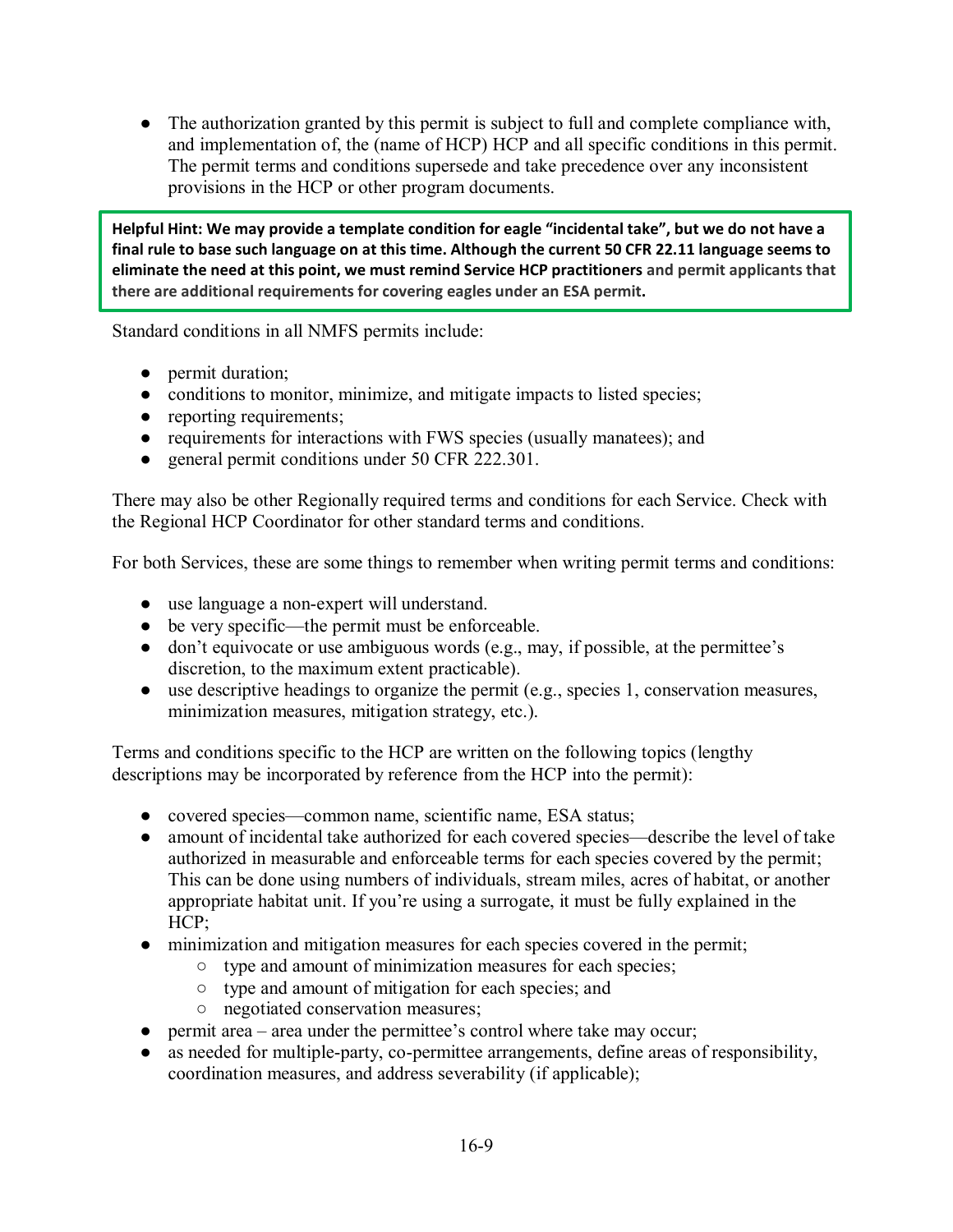- minimization/mitigation measures for all take (including any indirect take outside the permit area, e.g., downstream siltation);
- covered activities name the activities or project for which we're authorizing take and include conditions related to those activities. You may restate in detail or briefly summarize conditions in the HCP. If the permit has more than one permittee and activities are different for each permittee, spell them out per permittee;
- changed circumstances and the permittees' proposed responses;
- monitoring requirements;
- reporting requirements;
- any conditions the Services require; and
- if the permit has more than one permittee, describe terms and conditions for each permittee (if they're different).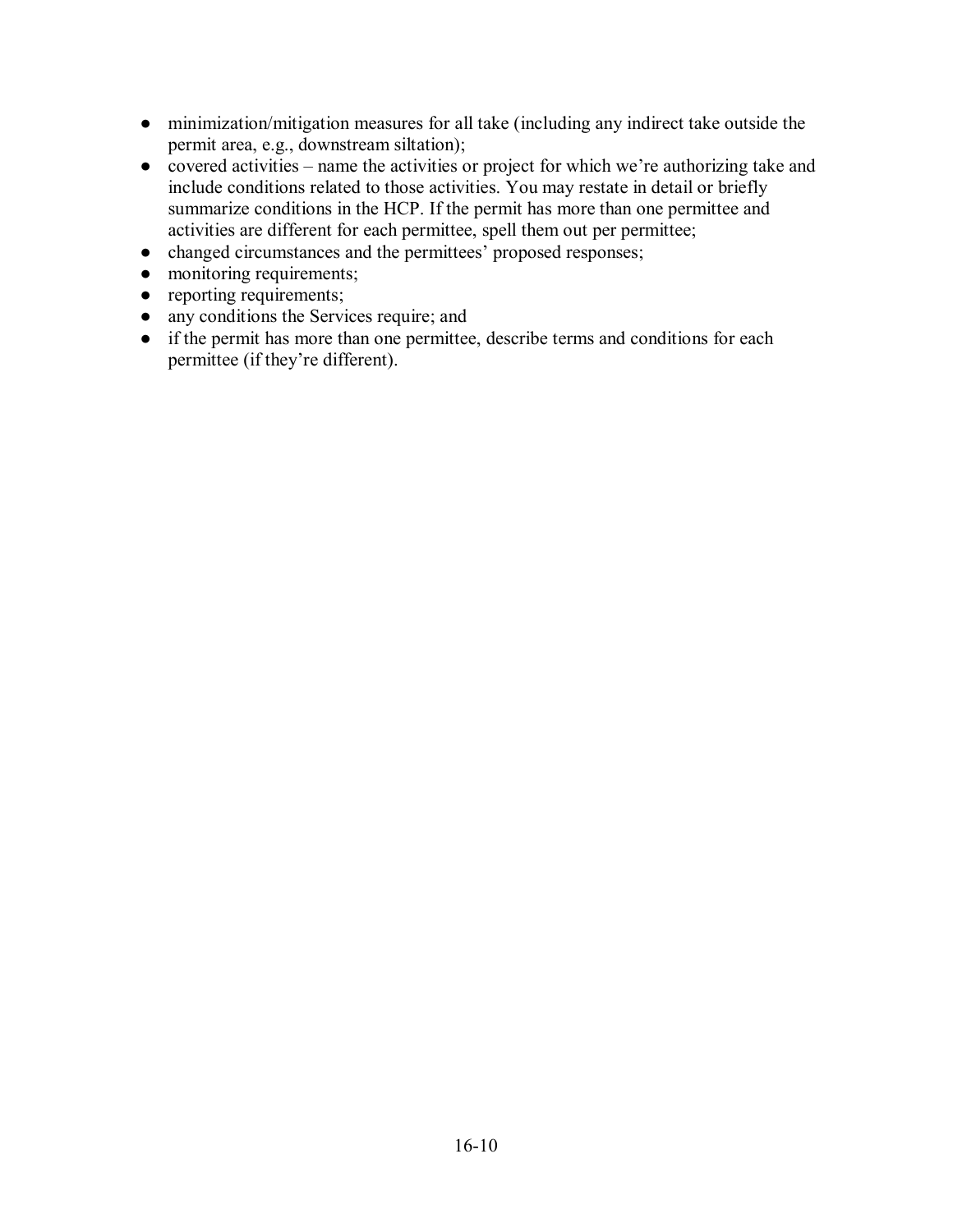The following table provides an "at a glance" set of requirements for terms and conditions for a  $10(a)(1)(B)$  permit.

| <b>Terms &amp; Conditions</b><br>(T&Cs)  | <b>Components</b>                                                                                                        | <b>Sub-components</b>                                                                                                                    |
|------------------------------------------|--------------------------------------------------------------------------------------------------------------------------|------------------------------------------------------------------------------------------------------------------------------------------|
| <b>Standard T&amp;Cs</b>                 | see above                                                                                                                | may also include Regionally-<br>specific T&Cs                                                                                            |
| <b>Species-specific</b>                  | amount of take authorized for<br>each covered species                                                                    | use common currency $-$ # of<br>individuals, stream miles, acres of<br>habitat                                                           |
|                                          | conservation<br>measures/mitigation strategy                                                                             | minimization measures for each<br>species                                                                                                |
|                                          |                                                                                                                          | mitigation measures for each<br>species                                                                                                  |
| <b>Multi-party</b><br>requirements       | Identify other permittees or co-<br>permittees and their geographic<br>and/or project-related areas of<br>responsibility | as appropriate, delineate spheres of<br>responsibility and coordination<br>among multiple parties/co-<br>permittees                      |
| <b>Permit Area</b>                       | description                                                                                                              | where activities that may result in<br>take are conducted                                                                                |
| <b>Plan Area</b>                         | offsite impacts (not a<br>conservation bank unless the<br>permittee is also the banker)                                  | the permit area plus the location<br>of off-site conservation measures<br>(e.g., offsite mitigation lands not<br>owned by the permittee) |
| <b>Covered Activities</b>                | per permittee, if different                                                                                              | n/a                                                                                                                                      |
| <b>Changed</b><br><b>Circumstances</b>   | permittee response to changed<br>circumstances                                                                           | per permittee, if applicable                                                                                                             |
| <b>Monitoring</b><br><b>Requirements</b> | for species, effectiveness, $\&$<br>compliance                                                                           | specific information needed                                                                                                              |
| <b>Reporting</b><br><b>Requirements</b>  | specific information needed                                                                                              | required format                                                                                                                          |

**Table 16.2a: Requirements for Terms & Conditions**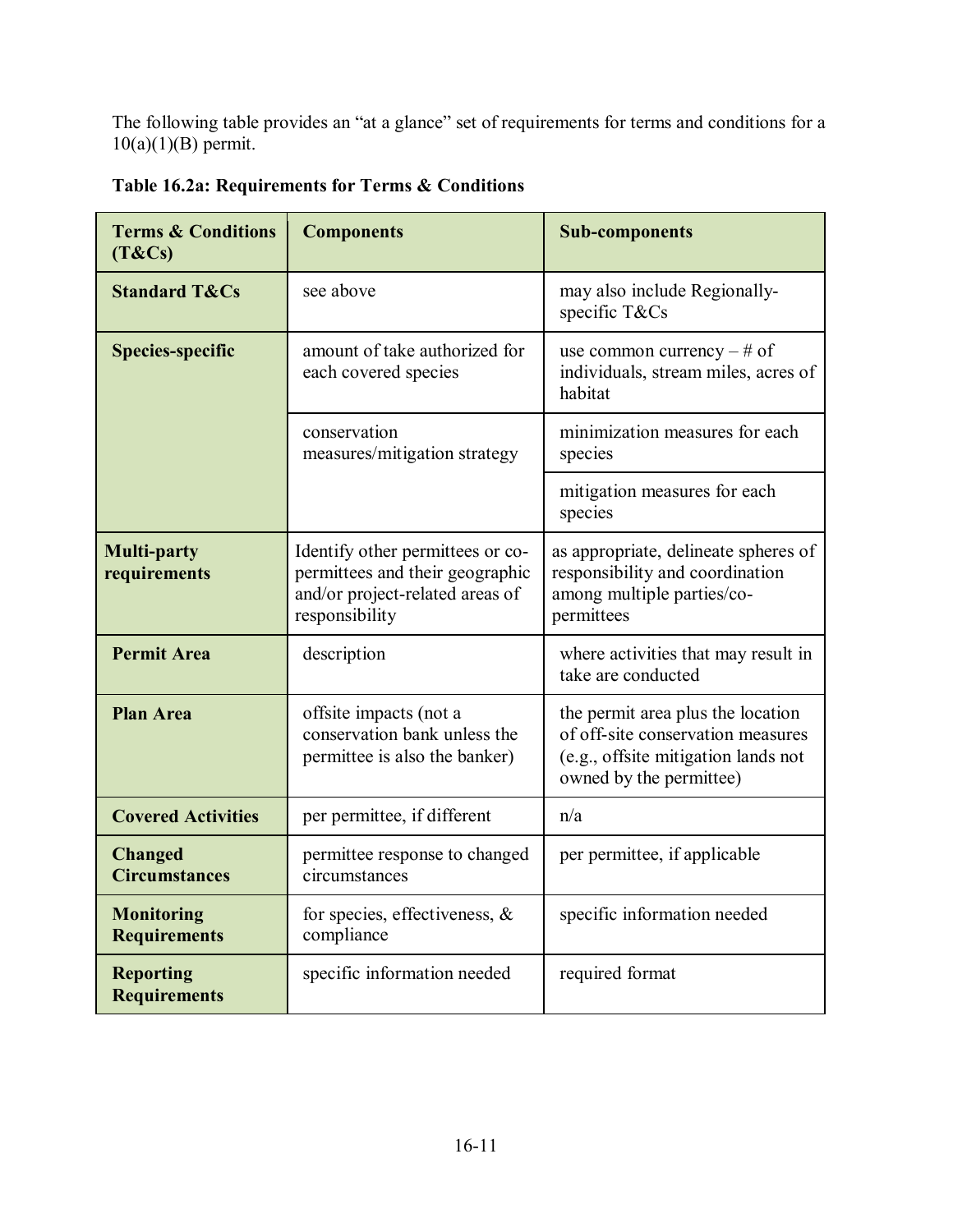**Helpful Hint: In some cases, activities in the HCP will require hands-on work with species (e.g., moving fish from site to site, monitoring populations or individuals of covered species, building artificial nests within occupied habitat). If the Services agree to such activities, they should be listed in the permit along with any restrictions or stipulations. For some sensitive species, certain activities may require specialized experience and handling by a permitted biologist (i.e., has an ESA section 10(a)(1)(A) permit). The permit for the HCP should state specifically that those activities must be conducted by (or under the direct, on-site supervision of) an experienced, permitted biologist (e.g., nest surveys, translocations, moving species out of harm's way to a safe location)**.

#### *16.2.2 Reporting Requirements*

The ESA emphasizes the necessity for "reporting requirements … for determining whether the incidental take permit terms and conditions are being complied with" (section  $10(a)(2)(B)(v)$ ). In addition, an applicant's HCP must include steps to monitor and then report on the effects of take (50 CFR 17.22(b)(1)(iii)(B), 17.32(b)(1)(iii)(B), and 222.307).

The permit must include the reporting requirements described in the HCP to ensure permittee compliance. If the Services have other requirements, they also must be in the permit terms and conditions. Permittees are usually required to submit annual reports with very specific information in required formats (as described in in Chapter 10). However, for some small (e.g., single family residence) or low-effect HCPs, we may just require one report after project completion.

**Helpful Hint: To ensure that they accurately reflect the content of the HCP, we recommend that you send the draft permit terms and conditions to the applicant for review.** 

#### **16.3** *Federal Register* **Notice of Availability–Final HCP, Final NEPA Analysis, and Draft or Final Decision Documents**

The process for developing the notice of availability (NOA), is described in Chapter 14.5 and 14.8 (FWS & NMFS) and the *Federal Register* Notices & (Entire) Process for Publishing an NOA is in the [HCP Handbook Toolbox](https://www.fws.gov/endangered/what-we-do/hcp-handbook-toolbox.html#Ch16) *Federal Register* Notices and Process for Publishing a Notice of Availability (NOA) and Notice of Intent (NOI) for FWS.

For final low-effect HCPs and categorical exclusion (CatEx) packages, we only have to notify the public that we issued the permit. There is no timing requirement for the notice, so we recommend that these notices be batched on an annual basis as a streamlining measure. The Headquarters office will compile and publish the annual notice. The field or Regional office should put final approved and signed HCPs and associated documents on their local Web sites to satisfy the requirement to make documents available to the public.

For final HCPs with an environmental assessment (EA), we are required to notify the public that we have approved the HCP, finalized the EA, and issued a FONSI and permit. There is no timing requirement for this notice either, so we recommend that these notices be batched on an annual basis with notices of permit issuance on HCPs that the Headquarters office will compile and publish. However, to ensure we meet the requirements in 40 CFR 1506.6(b), we recommend that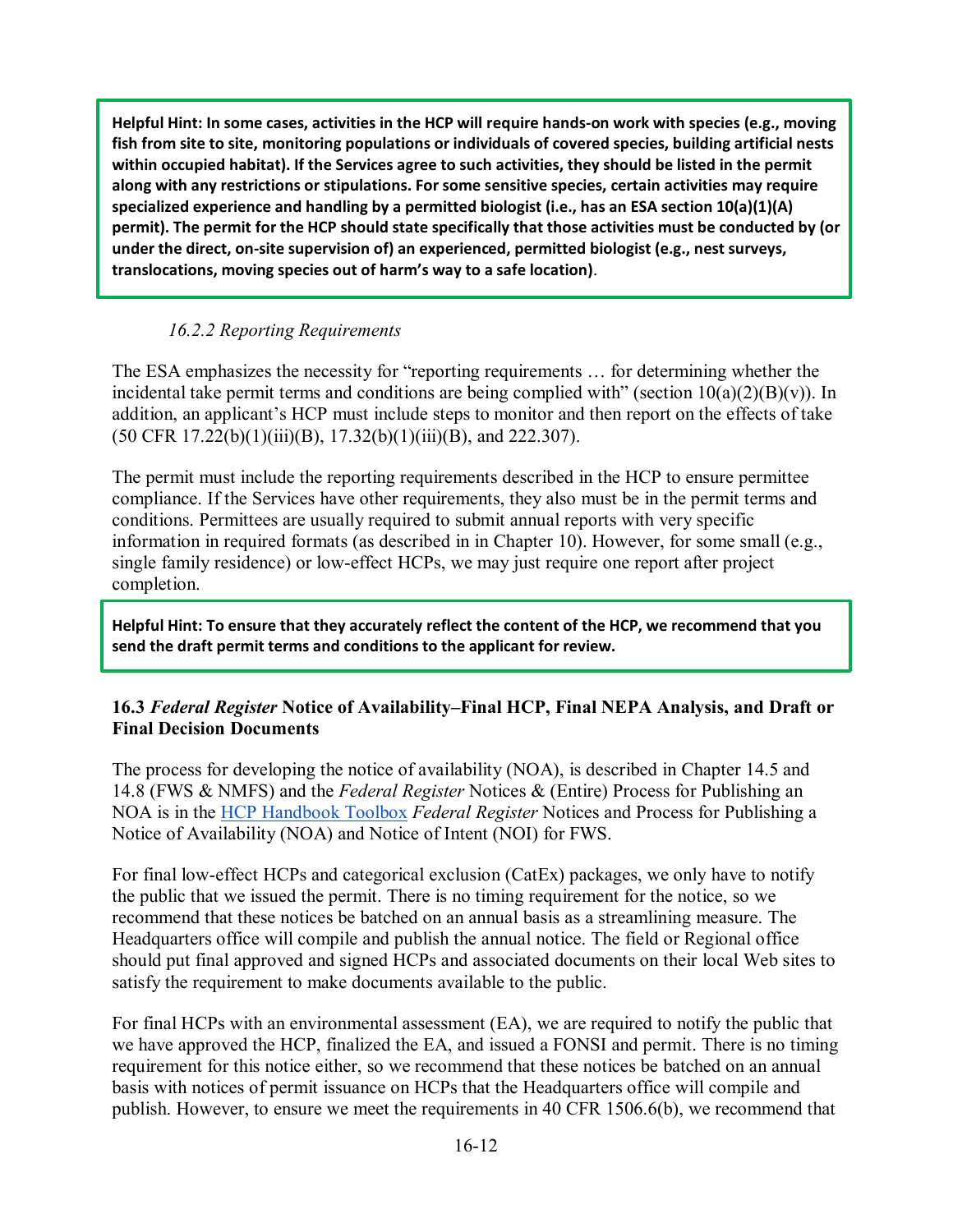the NOA on the draft HCP and draft EA state that FONSIs will be available along with HCPs and EAs on the Services' Web sites as soon as they are finalized.

If the NOA is for a final HCP and final environmental impact statement (EIS), it should be published when those documents are finalized and draft decision documents are completed. If the NOA for the draft ROD and draft permit and terms and conditions are published with the final HCP and final EIS, the notice can include a date (30 days after publication date) that the public can request copies of the final ROD and permit (they will not be signed and effective until after the 30-day waiting period). They should also be available on the Services' Web site as soon as they are signed. If done this way, the final notice of permit issuance may also be batched with the other notices described above. Again, the Headquarters office will compile and publish the annual notice.

# **16.4 Preparing and Processing the Signature Package**

# *16.4.1 Contents of the Signature Package*

The signature package consists of the following documents:

- $\bullet$  HCP:
- NEPA analysis;
- biological opinion;
- FWS:
	- findings & recommendations memorandum, and
	- NEPA decision document (unless it was combined with the set of findings);
	- transmittal memo from the field office to the Regional Office (draft permit terms and conditions) (see example in the [HCP Handbook Toolbox\)](https://www.fws.gov/endangered/what-we-do/hcp-handbook-toolbox.html#Ch16)
- NMFS decision memo documenting statutory findings, considerations, and determinations;
- implementing agreement (if there is one);
- NOA of the final HCP, final NEPA analysis, and draft decision documents:
	- We recommend batching notices of issuance of an environmental action statement (EAS) and permit issuance annually. We must notify the public of the issuance of a FONSI, but if the public were invited to request final, signed copies in the NOA for the final HCP and final EA, this could also be added to the annual notice that the Headquarters office will compile and publish.
	- cover letter to the Office of the Federal Register
- for an EIS you must also have cover letters (see Example Letters in the [HCP](https://www.fws.gov/endangered/what-we-do/hcp-handbook-toolbox.html#Ch16) HCP [Handbook Toolbox\)](https://www.fws.gov/endangered/what-we-do/hcp-handbook-toolbox.html#Ch16) to:
	- EPAs Regional office (see examples and addresses in the HCP Handbook [Toolbox\)](https://www.fws.gov/endangered/what-we-do/hcp-handbook-toolbox.html#Ch16),
	- FWS DOI Library,
	- NMFS NOAA Library,
	- National NEPA Coordinator (for FWS, or NMFS, or both),
	- note to reviewer, and
	- draft permit and draft terms and conditions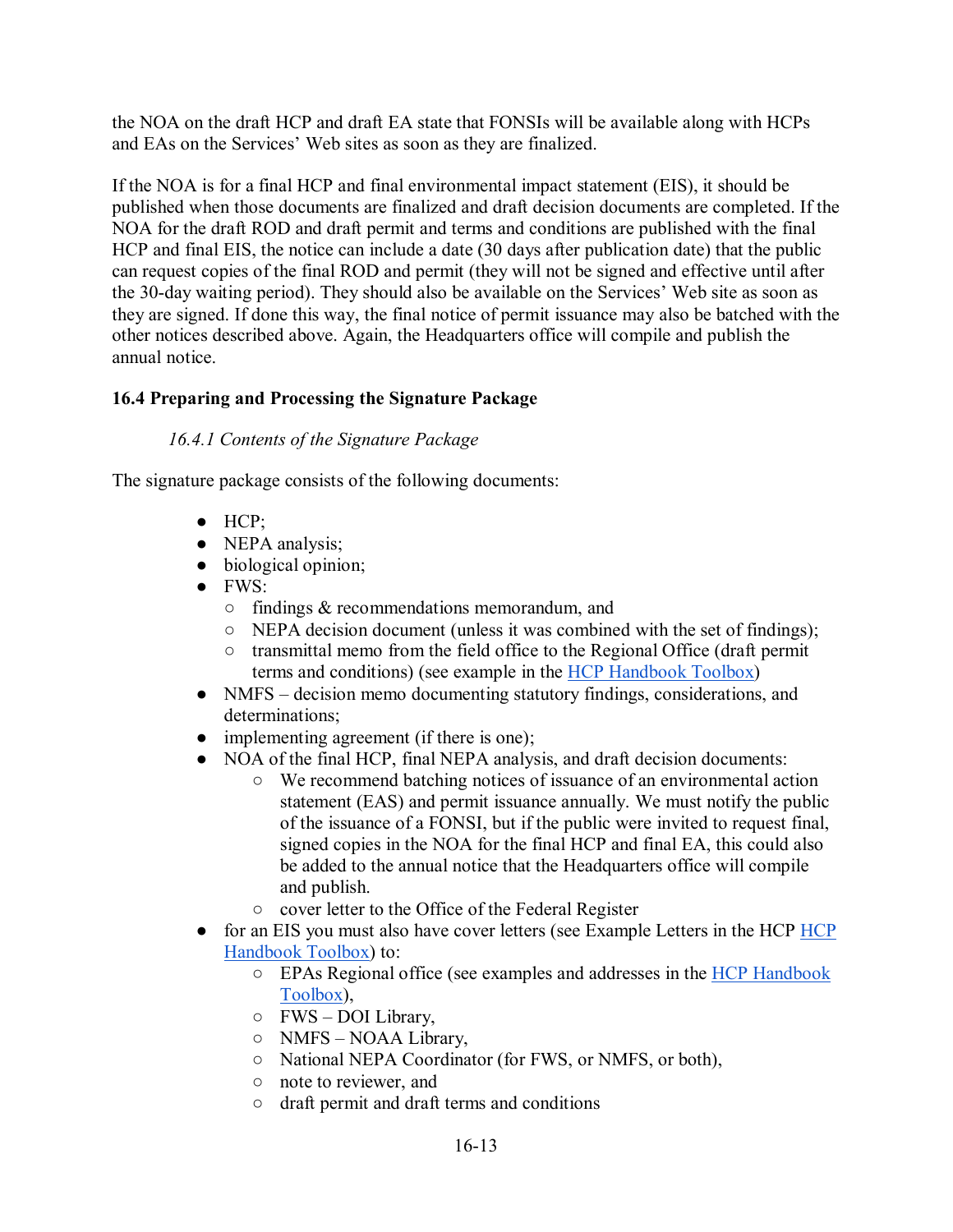You can find a table that outlines the contents of the signature package and identifies who signs each document for FWS and NMFS in the [HCP Handbook Toolbox.](https://www.fws.gov/endangered/what-we-do/hcp-handbook-toolbox.html#Ch16)

**Helpful Hint: For an EIS the ROD cannot be signed and the permit cannot become effective until 30 days after publication of a notice in the** *Federal Register***. The NOA should state that the final, signed ROD will be available for review on the Service's Web site. The draft ROD may be placed on the Web site, then should be replaced by the final, signed version.**

# *16.4.2 Who Signs the Documents and Why*

While the NOA for draft or final packages may be signed by the Regional Director, Regional Administrator, and their acting officials, or anyone that has been delegated authority to do so, the final supporting/decision documents should not be signed by the Regional Director or Regional Administrator because of the appeal process (50 CFR 13.29) (also see Chapter 17.6).

Helpful Hint: Neither the Regional Director or Regional Administrator should sign the permit as they may later be called upon to review and make the final decision on any appeal of a permit decision. This allows the final decision to remain in the region.

# 16.4.2.1 FWS

j

Depending on whether the Regional Director has delegated signature authority, the appropriate official to sign the decision documents (NEPA decision, set of findings, and permit) would be the Deputy Regional Director or whomever else it was delegated to (see example signed delegation in the [HCP Handbook Toolbox\)](https://www.fws.gov/endangered/what-we-do/hcp-handbook-toolbox.html#Ch16).

If permittees disagree with the terms and conditions of the issued permit (e.g., because the requested amount of take was not authorized, one or more of the requested activities was not approved, etc.), they have the right to request reconsideration or to refuse the permit. Reconsideration is finalized by the issuing officer (that signed the permit) (50 CFR 13.29(d)). If that decision is appealed, the Regional Director would review and make the final decision.

# 16.4.2.2 NMFS

The appropriate official to sign the decision memo (NEPA decision, set of findings, and permit) would be the Assistant Regional Administrator, or whomever it was delegated to within that NMFS Region.

#### *16.4.3 Timing – When Documents are Signed*

If the NEPA conducted is a CatEx or EA, all of the documents in the signature package may be signed at the same time, and they become effective upon signature. On an annual basis the Headquarters office will compile and publish a batch *Federal Register* notice of issued permits and NEPA decision documents that will satisfy the Services' requirement to notify the public (40 CFR 1506.6(b)).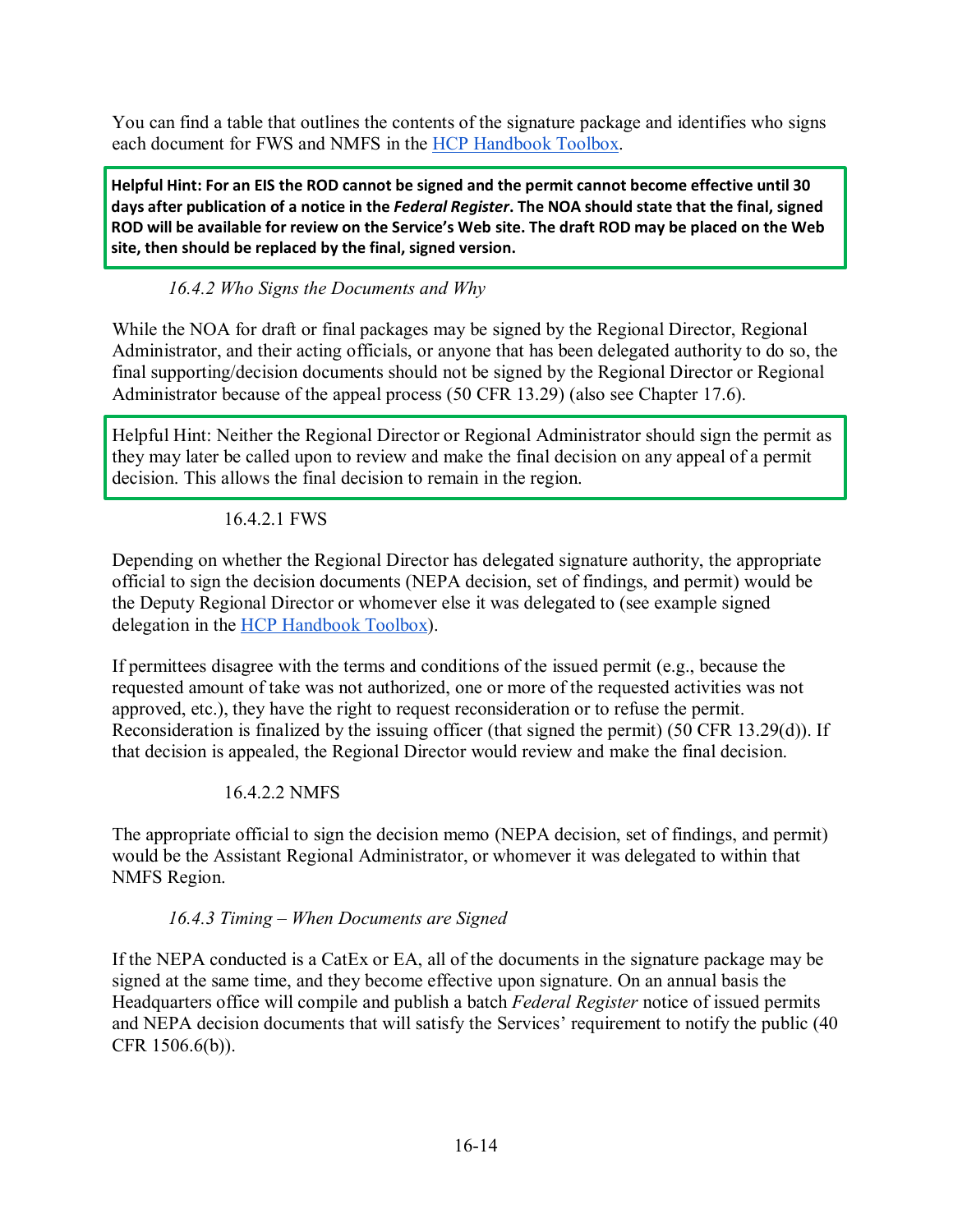If the NEPA conducted is an EIS, the final signature package includes:

- the *Federal Register* NOA (of the final HCP, final EIS, and draft decision documents);
- $\bullet$  final HCP & final EIS; and
- draft ROD, draft permit with terms and conditions, and draft findings memo (if not combined with the ROD).

All decision documents are reviewed at this point and the findings and recommendations memo is signed (unless it has been combined with the ROD). The ROD and permit are not signed or dated pending the close of the final 30-day public notice period (40 CFR 1506.10(2)) and Services response to any comments made. The EPA's notice is the official opening of the 30-day notice.

The ROD becomes effective immediately upon signature. The permit becomes effective on the effective date on the face of the permit (block 7) after signature. Final documents should be made available to the public by request and on the issuing Services' Web site, as soon as they are signed and as stated in the *Federal Register* notice.

**Helpful Hint: This is a change from previous procedures. However, as a streamlining measure it should cut considerable time in the surname process (one round instead of two).**

If the NEPA decision is of national interest, after all documents are signed, we must publish a notice of our ROD in the *Federal Register* (40 CFR 1506.6(b)(2)). This may include multi-State or multi-Regional HCPs.

#### 16.4.3.1 Environmental Action Statement and Permit

There are no requirements to publish an NOA for a signed EAS (which is the decision document for a CatEx), but it should be added to the annual NOA for signed permits that the Headquarters office will compile and publish. Final documents should be put on the Services' Web sites so they are available to the public.

16.4.3.2 Finding of No Significant Impact and Permit

The draft FONSI may be made available to the public with the final EA. Since the signed FONSI is an environmental document under 40 CFR 1506.6(b) and must be made available to the affected public, the NOA can inform the public that they may request a copy of it on the closing date. Signed FONSIs should also be placed on the Services' Web sites as soon as possible after signature.

You may use a combination of methods to provide notice, tailored to the needs of the particular case, such as local mailings, publications in newspapers, radio announcements, and other means, in addition to publication in the *Federal Register*.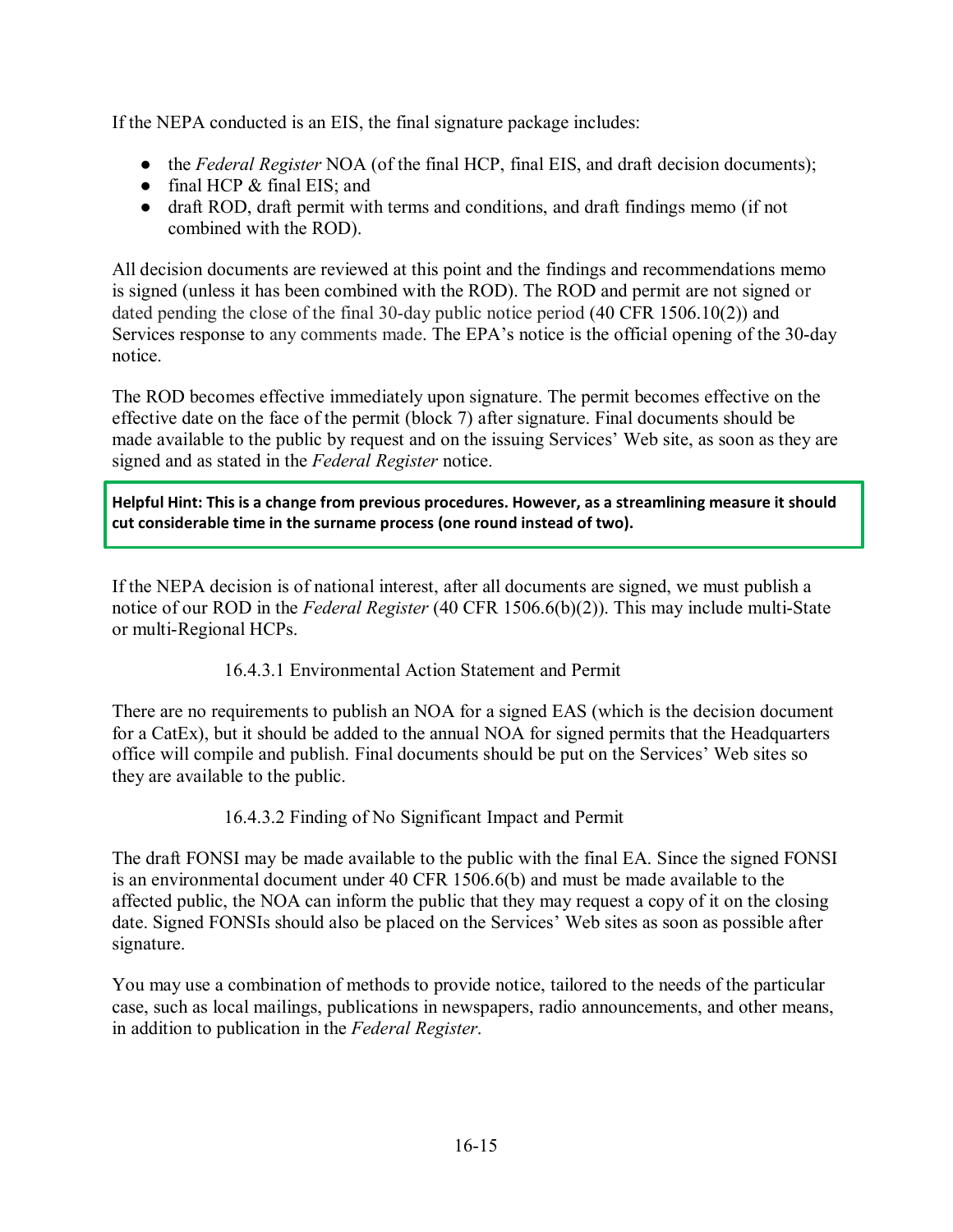#### 16.4.3.3 Record of Decision and Permit

The decision to implement the action in the final EIS cannot be made sooner than 30 days following EPA's publication of the NOA of the final EIS in the *Federal Register*. We should make the draft ROD and draft permit with terms and conditions available when the NOA of the final HCP and final EIS is published, with a 30-day notice period. The ROD and permit may be signed immediately following the closing date. The NOA should advise the public that they may request a copy of the final signed copies on the closing date and that we will put final documents on our Web site to satisfy the requirement under 40 CFR 1506.6(b). Alternatively, the signed ROD and signed permit may be made available by other means (e.g., newspaper, on the Services' Web site, etc.).

# **16.5 Implementing the HCP and Executing the NEPA Decision**

- a low-effect HCP may be implemented as soon as the permit is signed.
- an HCP with an EA may be implemented as soon as the FONSI and permit are signed  $(550 \text{ FW } 3(B)(4)).$
- an HCP with an EIS may be implemented on whichever of the following dates is later the date the ROD is signed or the effective date on the permit.

#### **16.6 Permit Issuance and Distribution of Copies of the Permit**

As soon as the decision documents and permit are signed, we must copy them for the administrative record and send the original permit to the permittee. Provide copies to all affected offices.

#### **16.7 Permit Denial, Review, and Appeal Procedures (Who Signs the Permit and Why)**

FWS permit denials should be signed at the Deputy Regional Director or Assistant Administrator-level or below to allow the Regional Director or Regional Administrator to be the final administrative decision maker on a denied, suspended, or revoked permit appeal. If the Regional Director signs the permit denial and it is appealed, it would have to go to Headquarters for a decision.

# *16.7.1 Permit Denial*

If we must deny the permit for any reason (i.e., doesn't meet issuance criteria or other requirements, or has disqualifying factors), we must notify the applicant of the denial in writing. The letter must describe the reasons for the denial, including reference to the applicable regulations we relied on when denying the application. It should also include information indicating the applicant's right to request reconsideration of the permit application denial.

For NMFS, denials must be made in accordance with 15 CFR 904.